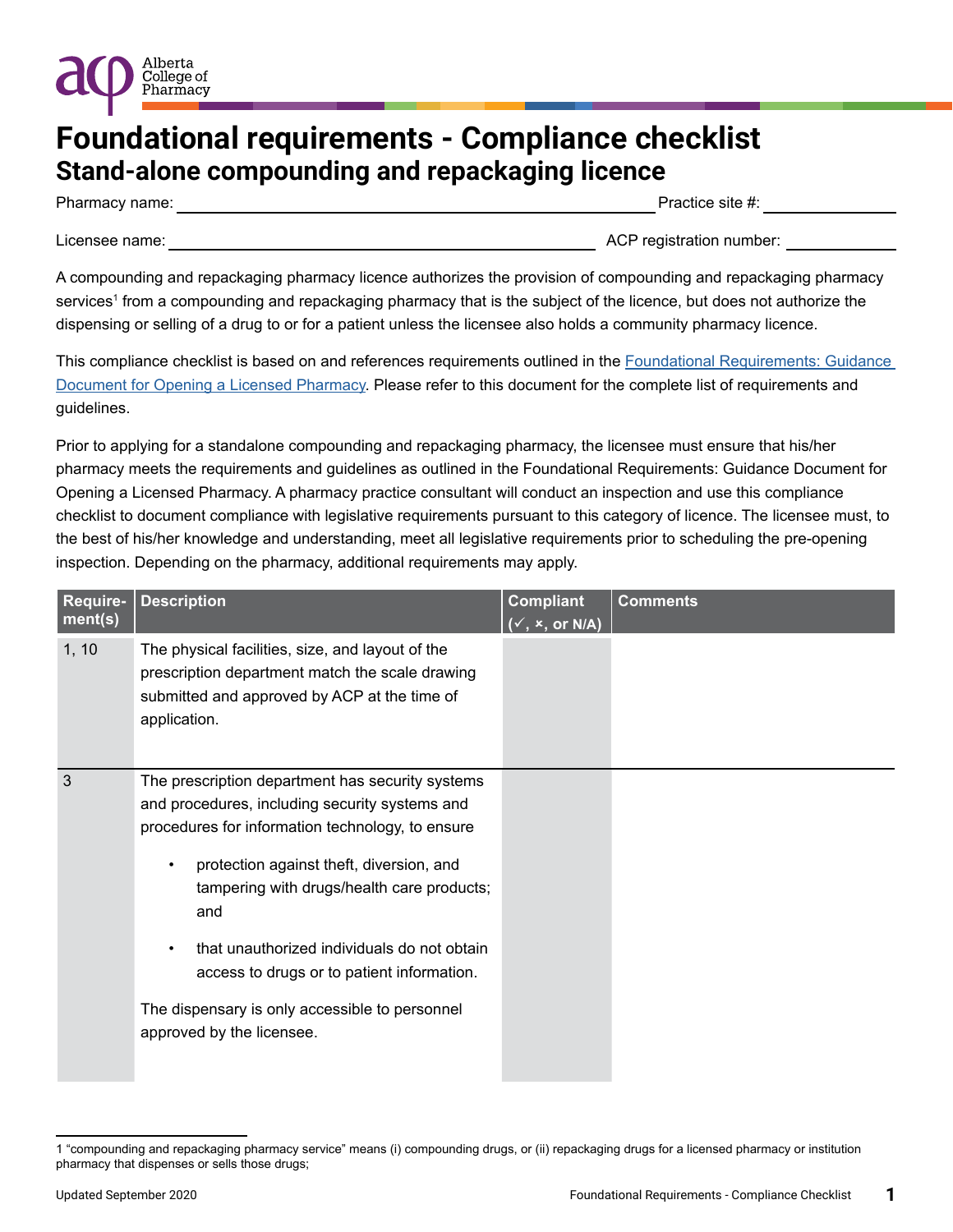| Require-<br>ment(s) | <b>Description</b>                                                                                                                                                                                                                                                                                                                                                                                                                                | <b>Compliant</b><br>$(\checkmark, x, or N/A)$ | <b>Comments</b> |
|---------------------|---------------------------------------------------------------------------------------------------------------------------------------------------------------------------------------------------------------------------------------------------------------------------------------------------------------------------------------------------------------------------------------------------------------------------------------------------|-----------------------------------------------|-----------------|
| $\overline{4}$      | The dispensary, scheduled drugs (including<br>Schedule 3), and patient records are secure from<br>unauthorized personnel and locked up<br>appropriately when the pharmacy is closed. If<br>applicable, the pharmacy operates as a lock and<br>leave pharmacy.                                                                                                                                                                                     |                                               |                 |
| 5                   | The prescription department has adequate lighting,<br>ventilation, and humidity and temperature control.                                                                                                                                                                                                                                                                                                                                          |                                               |                 |
| $6\phantom{1}6$     | The prescription department has the proper storage<br>facilities to ensure that the quality and integrity of<br>drugs and health care products are maintained.                                                                                                                                                                                                                                                                                    |                                               |                 |
| $\overline{7}$      | Drugs are kept in the appropriate locations within<br>the prescription department, having regard for their<br>scheduling under Part 4 of the Pharmacy and Drug<br>Act.                                                                                                                                                                                                                                                                            |                                               |                 |
| 8                   | The prescription department is maintained in a<br>clean and orderly condition.                                                                                                                                                                                                                                                                                                                                                                    |                                               |                 |
| 11                  | The dispensary has a physical barrier that excludes<br>access by an unauthorized individual.                                                                                                                                                                                                                                                                                                                                                      |                                               |                 |
| 12                  | If the compounding and repackaging pharmacy is<br>not a community pharmacy, the pharmacy must, at<br>a minimum, meet the minimum size (at least 18 $m2$<br>in area) and equipment requirements of a<br>dispensary in a community pharmacy and include:<br>a counter with at least 1.5m <sup>2</sup> of unrestricted<br>work area for preparing drugs,<br>working aisles that are at least 90 cm wide,<br>and<br>adequate shelf and storage space. |                                               |                 |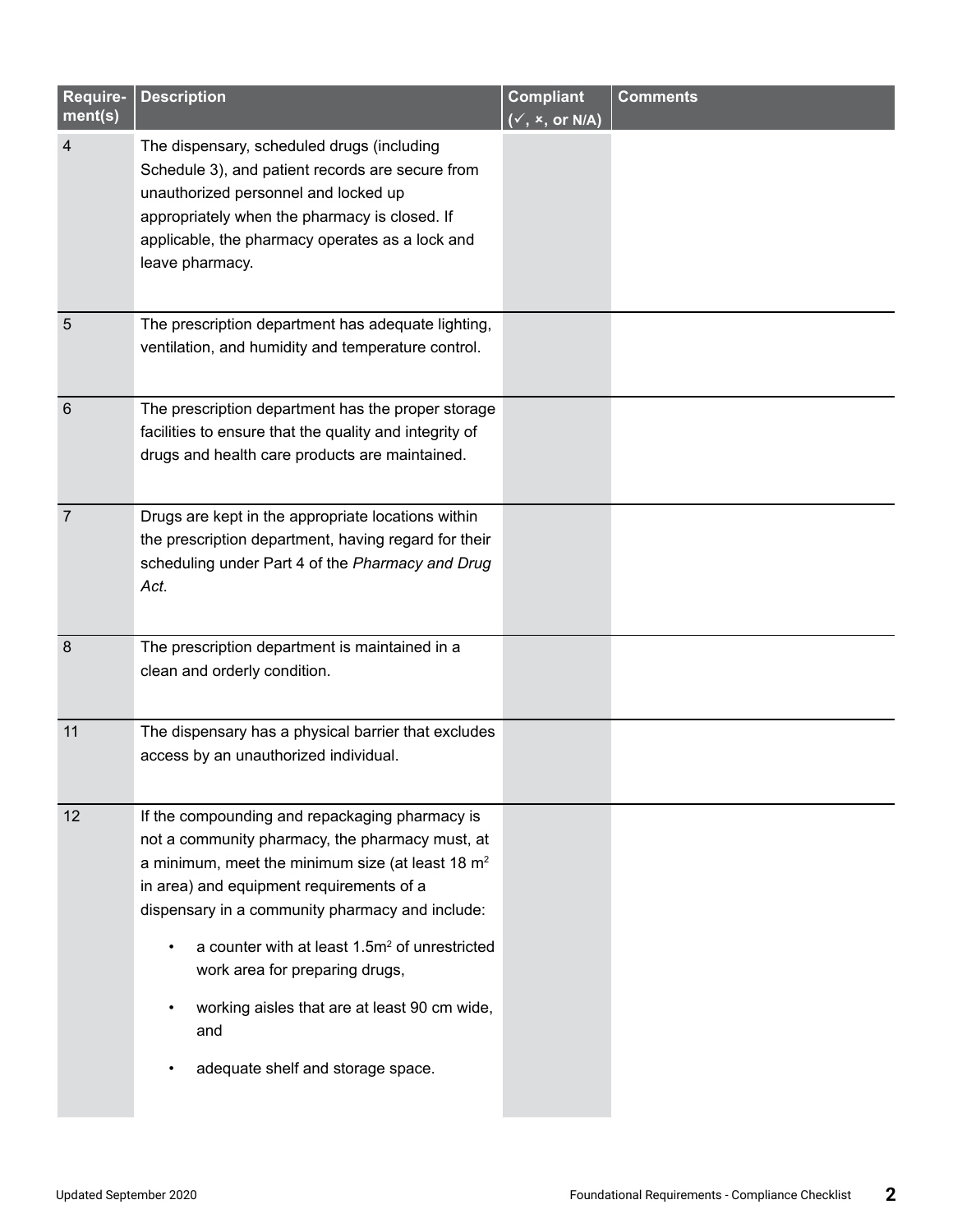| Require-<br>ment(s) | <b>Description</b>                                                                                                                                                                                                                                                                                                                                                                                                                                                 | <b>Compliant</b><br>$(\checkmark, x, or N/A)$ | <b>Comments</b> |
|---------------------|--------------------------------------------------------------------------------------------------------------------------------------------------------------------------------------------------------------------------------------------------------------------------------------------------------------------------------------------------------------------------------------------------------------------------------------------------------------------|-----------------------------------------------|-----------------|
| 12                  | The dispensary has an area for compounding<br>drugs that is in accordance with the compounding<br>standards and the types of preparations and<br>compounding services that will be provided.                                                                                                                                                                                                                                                                       |                                               |                 |
| 13                  | The dispensary has a<br>refrigerator or appropriate temperature<br>controlled area,<br>a device that indicates the<br>$\circ$<br>minimum and maximum<br>temperatures reached since the<br>last reading<br>sink with hot and cold running water,<br>a metal safe that is secured in place and<br>equipped with a time delay lock set at a<br>minimum of five minutes, or in accordance<br>with the standards, and<br>heat source for extemporaneous<br>compounding. |                                               |                 |
| 14                  | The dispensary has<br>a computer with an operating internet<br>connection that provides unrestricted<br>access to relevant health and pharmacist<br>and pharmacy technician practice<br>information required to practice according<br>to the standards,<br>a mechanism to send and receive faxes,<br>and<br>equipment to allow the pharmacy to make<br>and receive telephone calls.<br>The listed equipment must be operational for the<br>pre-opening inspection. |                                               |                 |
| 16                  | The pharmacy has an adequate library, including all<br>required reference sources set out on the Alberta<br>College of Pharmacy's website, to which a<br>regulated member in the dispensary can have<br>immediate access to the references.                                                                                                                                                                                                                        |                                               |                 |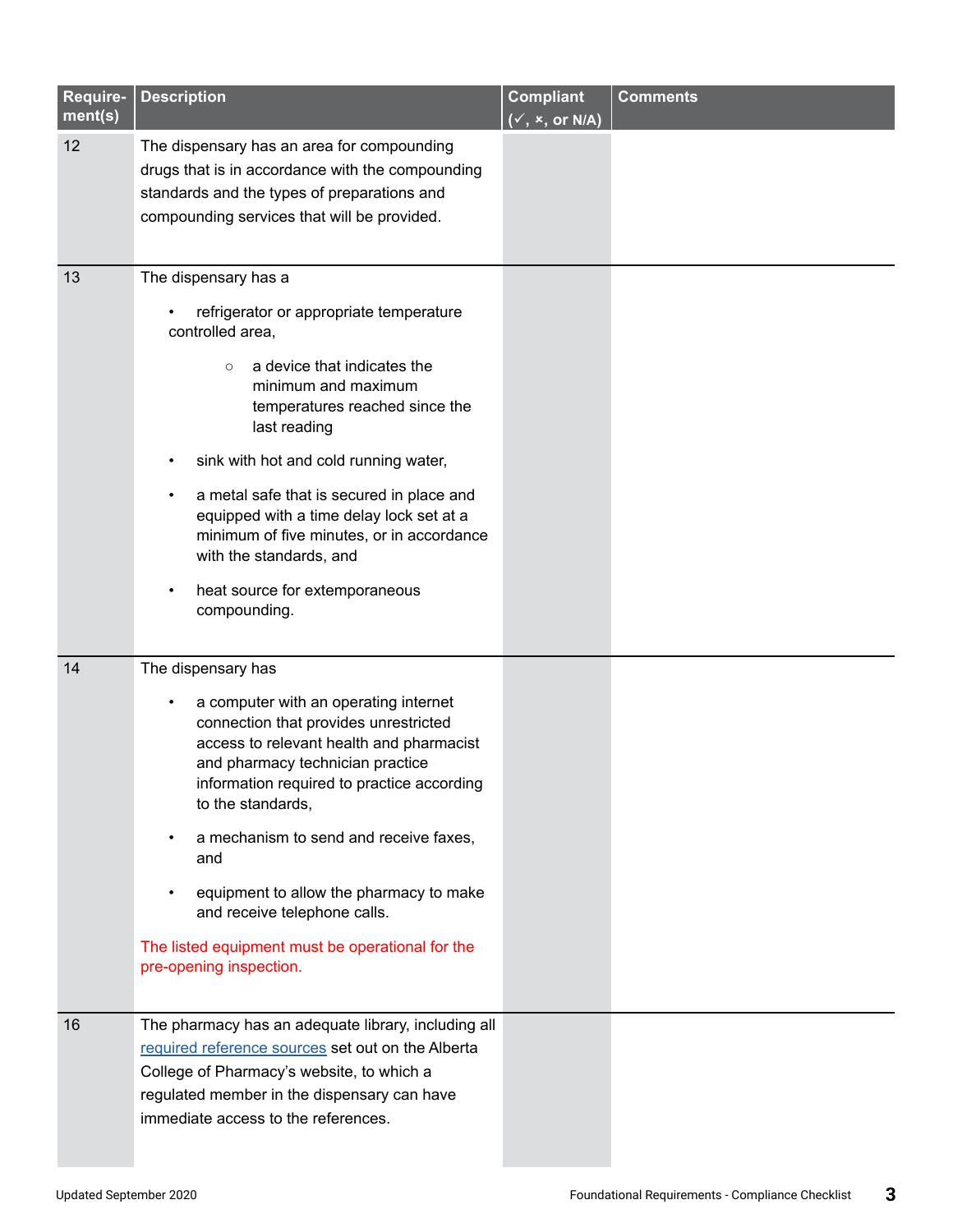| Require-<br>ment(s) | <b>Description</b>                                                                                                                     | <b>Compliant</b><br>$(\checkmark, x, or N/A)$ | <b>Comments</b> |
|---------------------|----------------------------------------------------------------------------------------------------------------------------------------|-----------------------------------------------|-----------------|
| 17                  | The dispensary has the following compounding and<br>dispensing equipment                                                               |                                               |                 |
|                     | a prescription or electronic balance with a<br>sensitivity to a minimum of 10 mg,                                                      |                                               |                 |
|                     | a set of metric weights or a calibration<br>weight, and                                                                                |                                               |                 |
|                     | any other equipment required to support<br>the professional services that are provided<br>in the dispensary.                           |                                               |                 |
| 18                  | Drugs in the dispensary will be stored in an<br>appropriate manner and location that                                                   |                                               |                 |
|                     | protects the integrity, quality and safety of<br>the drugs;                                                                            |                                               |                 |
|                     | minimizes the possibility of dispensing<br>errors; and                                                                                 |                                               |                 |
|                     | ensures the security of the drugs against<br>theft, loss, or diversion.                                                                |                                               |                 |
| 20                  | If the pharmacy has a public website, the website<br>prominently displays                                                              |                                               |                 |
|                     | a copy of the pharmacy licence;                                                                                                        |                                               |                 |
|                     | the pharmacy's location, mailing address,<br>email address, and telephone number;                                                      |                                               |                 |
|                     | the licensee's name, practice permit<br>number, and business address;                                                                  |                                               |                 |
|                     | the proprietor's name and business<br>address; and                                                                                     |                                               |                 |
|                     | if the proprietor is a corporation, the name<br>of the proprietor's representative.                                                    |                                               |                 |
| 21                  | Each employee or regulated member has and<br>wears a name tag that clearly identifies whether<br>the individual is a regulated member. |                                               |                 |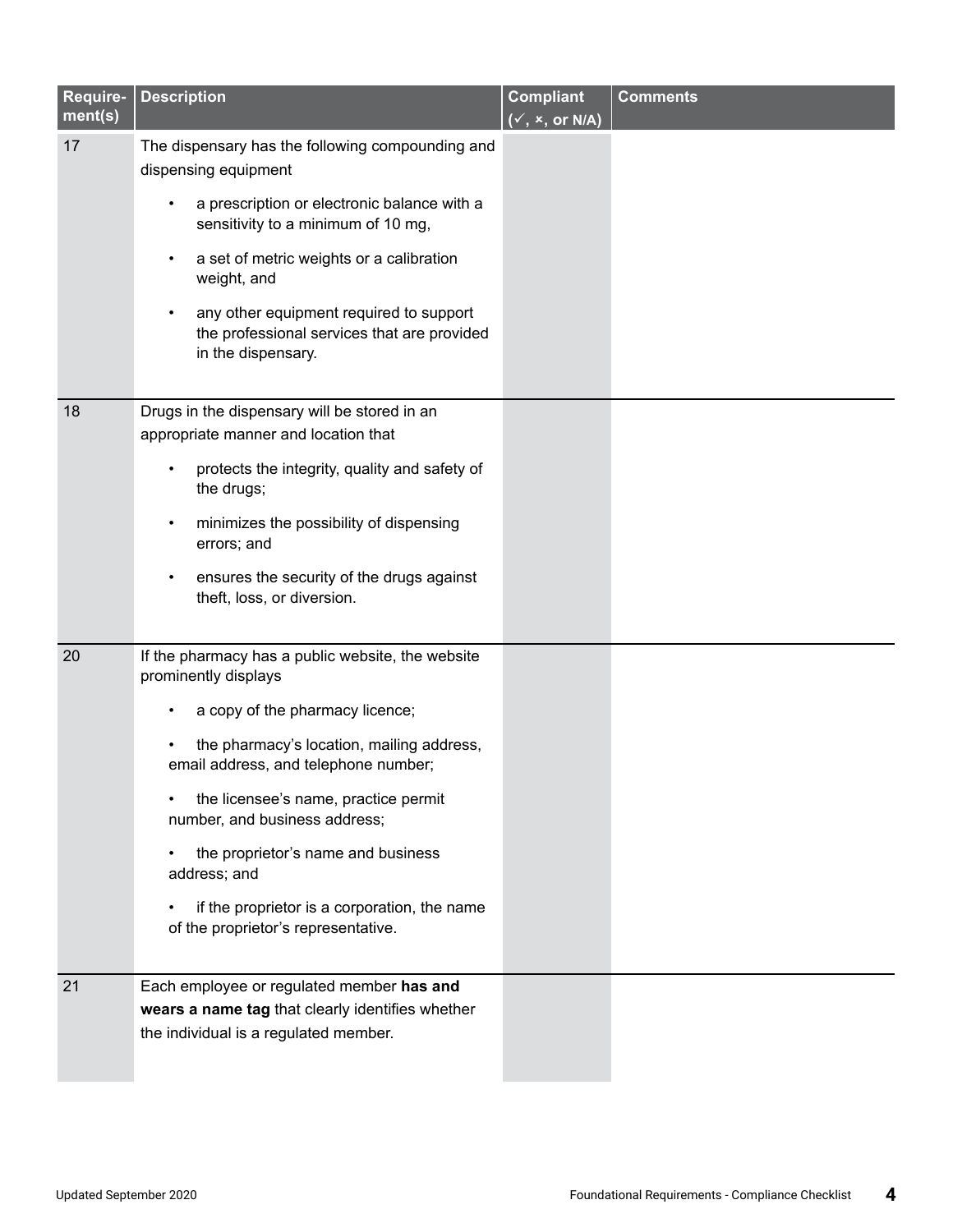| Require-<br>ment(s) | <b>Description</b>                                                                                                                                                                                                                                                                                                                                                             | <b>Compliant</b><br>$(\checkmark, x, or N/A)$ | <b>Comments</b> |
|---------------------|--------------------------------------------------------------------------------------------------------------------------------------------------------------------------------------------------------------------------------------------------------------------------------------------------------------------------------------------------------------------------------|-----------------------------------------------|-----------------|
| 21                  | ACP is informed of the regulated members<br>employed at the pharmacy, including part-time,<br>temporary, and relief pharmacists and/or pharmacy<br>technicians.                                                                                                                                                                                                                |                                               |                 |
| 22                  | The pharmacy has a general policies and<br>procedures manual that addresses the areas<br>outlined in ACP's Policies and Procedures Manual<br>template, and a non-sterile compounding policies<br>and procedures manual that addresses the areas<br>outlined in ACP's Non-Sterile Compounding<br>Policies and Procedures Manual template, as<br>appropriate for their pharmacy. |                                               |                 |
| 23                  | The pharmacy has an effective system for the<br>creation, maintenance, secure storage and<br>availability for retrieval of all required records.                                                                                                                                                                                                                               |                                               |                 |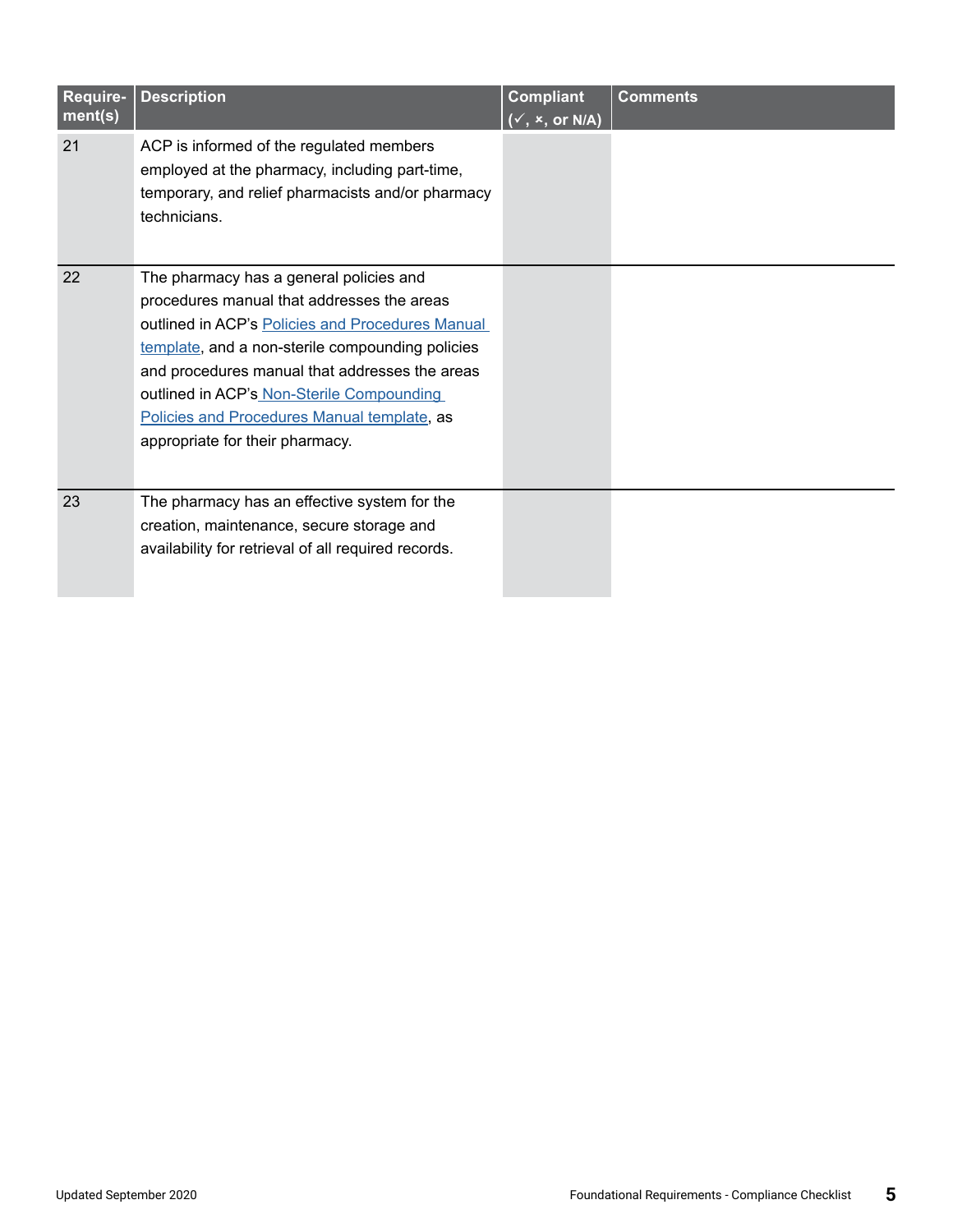**Additional comments:**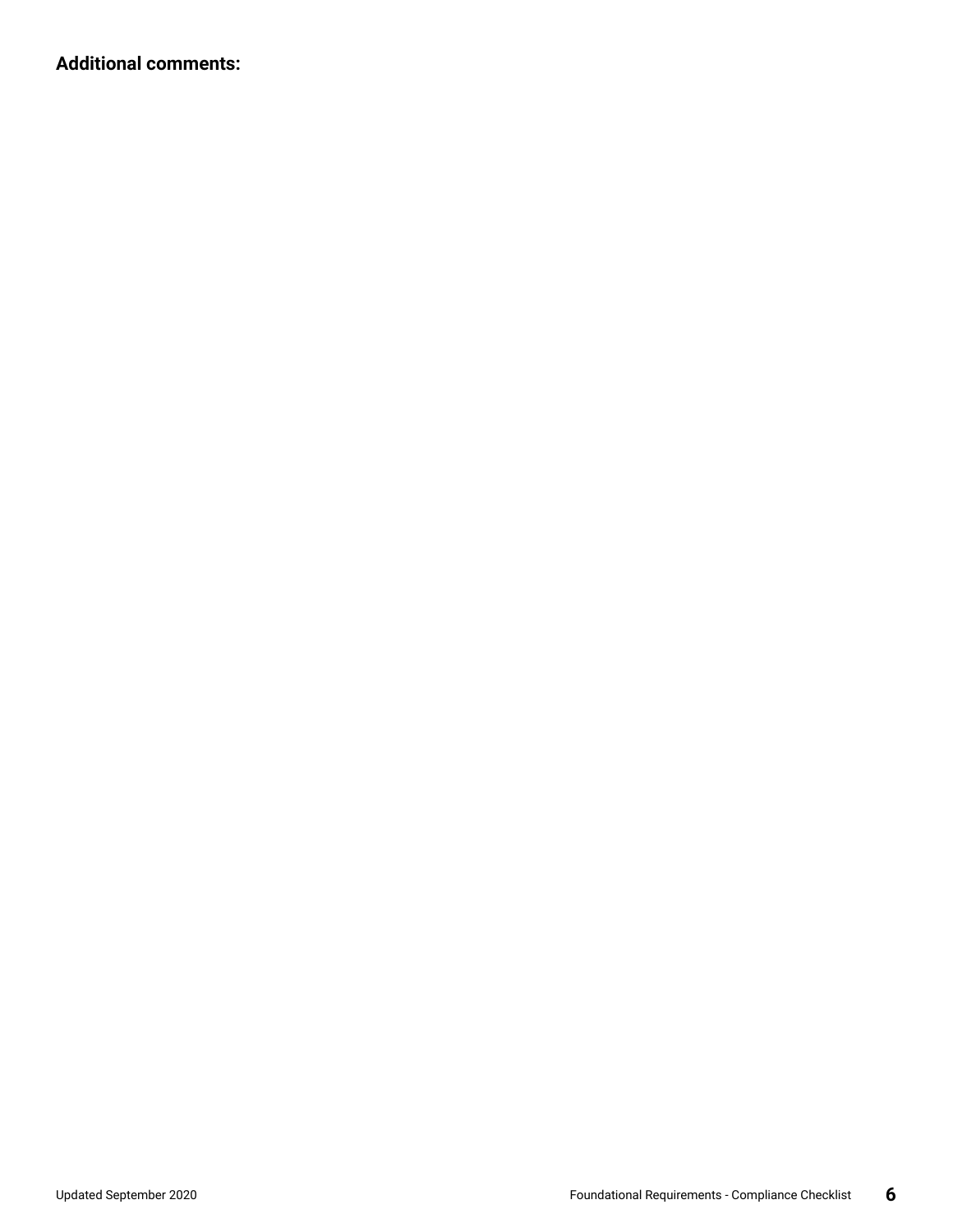

## **Pre-opening inspection**

Practice site #: \_\_\_\_\_\_\_\_\_\_\_\_\_\_\_\_\_\_\_ Inspection date: \_\_\_\_\_\_\_\_\_\_\_\_\_\_\_\_\_\_\_\_\_\_\_\_\_\_

Pharmacy practice consultant name:

### **If deficiencies identified**

Any deficiencies identified by the pharmacy practice consultant during the pre-opening inspection must be corrected before the pharmacy is issued a pharmacy licence.

Once all identified deficiencies have been corrected, contact the pharmacy practice consultant as directed below.

#### **Next step(s) for the licensee**

Email the pharmacy practice consultant digital evidence (e.g., photos) demonstrating compliance.

Email the pharmacy practice consultant a completed and signed Professional Declaration form.

Email the pharmacy practice consultant to schedule a re-inspection. A re-inspection fee will apply.

Other:

When the pharmacy practice consultant has confirmed compliance with the legislative requirements, they will inform the licensee that the inspection is complete and to wait for a subsequent email from the registration team. A registration team member will receive a signed copy of this document and email the licensee to confirm the opening date and issue the pharmacy licence.

#### **When compliant with all requirements**

I, the pharmacy practice consultant, can confirm that this pharmacy has met the legislative requirements and is ready to provide pharmacy services.

Proposed pharmacy opening date (per licensee):

Pharmacy phone #: example and the pharmacy Fax #:

Pharmacy practice consultant's signature Date